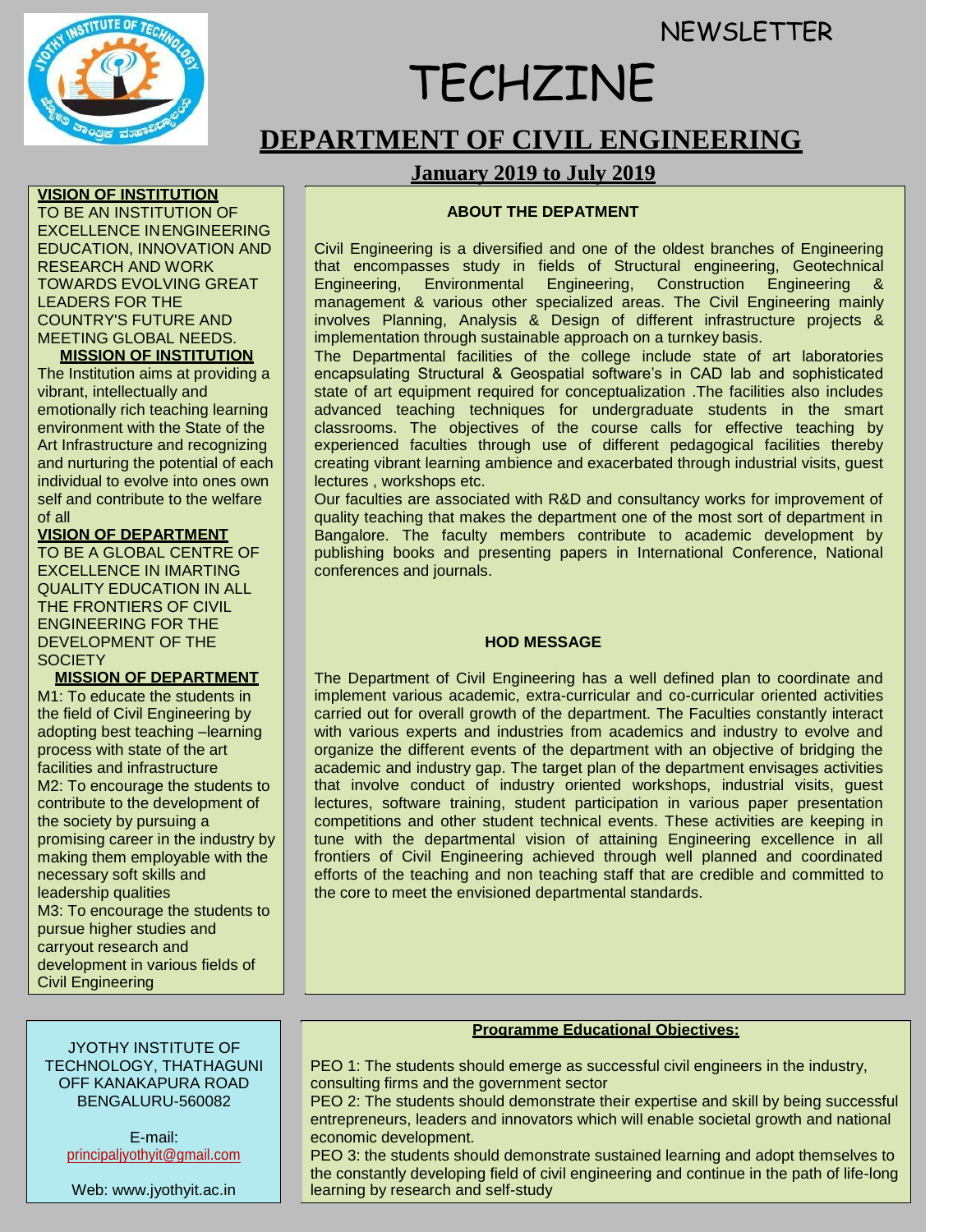#### **Technical Talk on Career opportunities for civil engineers:**

A technical talk on "Career opportunities for civil engineers" was conducted at Jyothy Institute of Technology on  $12^{th}$  March 2019. The technical talk was conducted by Prayojana Construction Management Training Institute. The talk was conducted for the Sixth sem and final year Civil engineering students with an objective of providing an exposure to the civil engineers career opportunities to the students.





# **Placement drive for 8th Semester Students:**

A placement drive was conducted by M/S Nagarjuna college of technical education at Jyothy Institute of Technology and two students were offered job by M/C JMC Pvt Ltd.

#### **Conference attended by Professor's :**

Dr.Kumar R Rao and and Mr. S.Kumar presented paper in the International conference held at DSATM



**Interactions by Professor's :**  Mr. S.Kumar attended syllabus review meeting held at BIT (Bangalore Intitute of Technology).

**FDP attended by Professor's :**  Mr.Basavaraj attended software training program conducted by Civil Engineering Industry. Mr.Harish Kumar attended training program conducted by National Remote Sensing Center, Hyderabad, Department Space, Government of India.

**Conference attended by students :**  The  $8^{th}$  Semester students Mr.Chethan L Raj and Mr.Likith Presented technical paper in Madava Institute of Engineering & Technology, Udupi.

# **Technical Site Visit to Kabini Dam**

A technical site visit was conducted to the Kabini Dam and Hydroelectric Power Plant by Jyothy Institute of Technology in association with the Indian Concrete Institute - KBC. The visit was conducted with the objective of providing a real time exposure about the earthen dam, irrigation structures and hydroelectric power generation.

The probable outcomes that the students were expected to achieve by this presentation was to understand the magnitude of the work involved in construction of a dam, its functioning and process of generation of hydroelectricity.

.